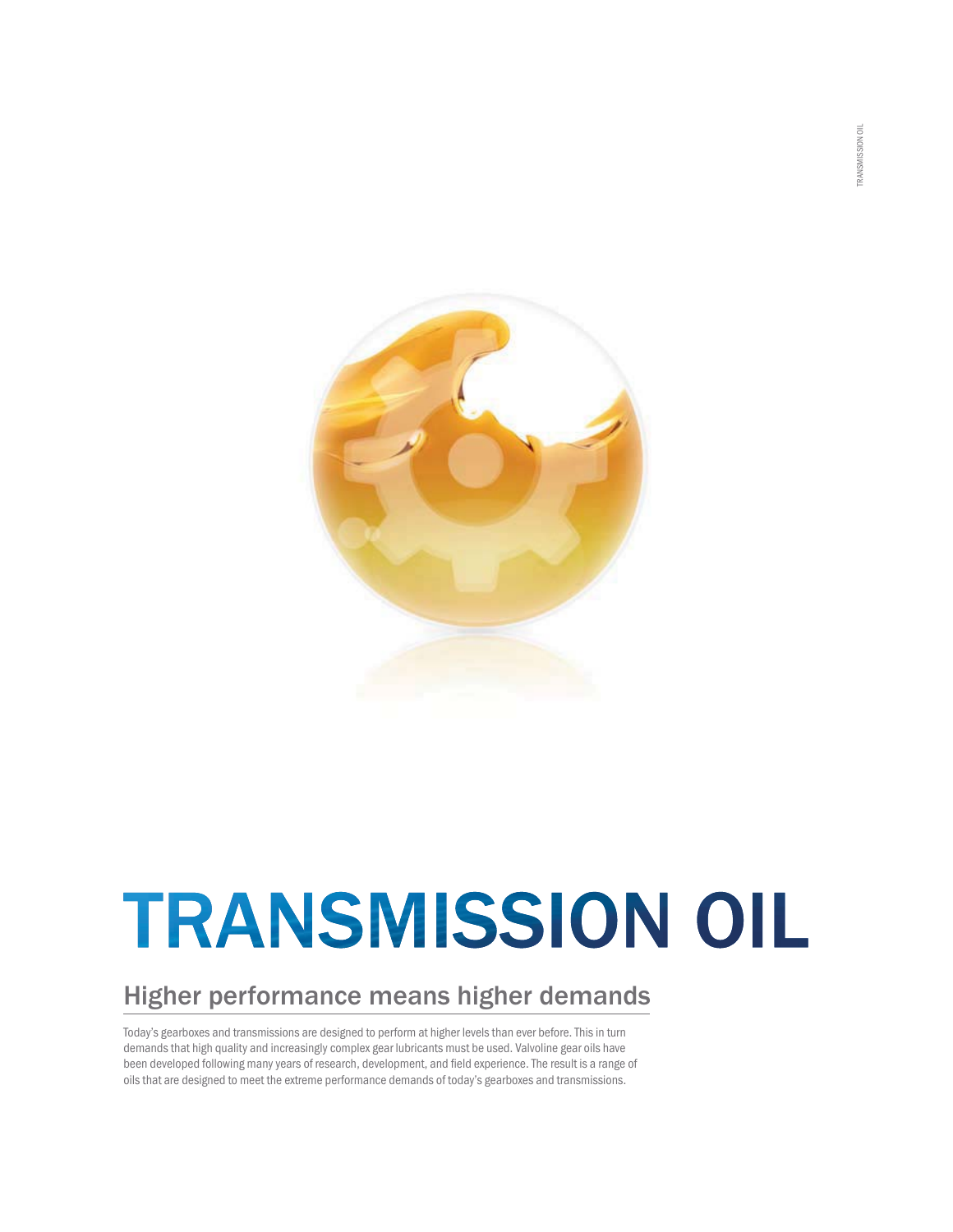

#### HIGH-PERFORMANCEGEAR OIL

High Performance (HP) gear oils are formulated with premium base stocks and additives to provide excellent gearbox performance and protection. They offer smooth running gear operation under various temperature conditions, as well as provide protection against wear and corrosion. Recommended for use in cars, trucks and buses.

- HP Gear Oils > Formulated with a special additive system to provide optimal performance and protection
- > Offers smooth shifting under various temperature conditions
- > Protection against wear and corrosion



#### High Performance<br>GL-5 LS 80W-90

80W-90 > For limited slip axles

> Special additives reduces noise in limited



#### High Performance 80W-90/85W-140

Entertainment of the state of the state of the state of the September 2014. The September 2014 of the September 2014



#### High Performance<br>GL-5 PC 75W-80

75W-80 > Specially developed to meet the latest Peugeot, Citroen, Renault requirements for manual transmissions

Performance Levels/ High Performance GL-5 LS 80W-90 API GL-5, MIL-L-2105D, MACK GO-J

Performance Levels/ **High Performance** GL-5 80W-90/85W-140 GL-5 80W-90/85W-140 API GL-5, MIL-L-2105D, Performance Levels/ High Performance GL-5 PC 75W-80 API GL-5, MIL-L-2105C/D, Peugeot, Citroen, Renault

| Material Number Table | 11.     | 5l      | 20L     | 60L     | 208L    |
|-----------------------|---------|---------|---------|---------|---------|
| HP GL-5 LS 80W-90     | VE15500 |         | VE15506 | VE15517 | VE15518 |
| HP GL-5 80W-90        | VE15600 | VE15611 | VE15606 | VE15617 | VE15618 |
| HP GL-5 85W-140       |         |         | VE15626 | VE15637 | VE15638 |
| HP GL-5 PC 75W-80     | VE17400 |         |         | VF17417 |         |

028